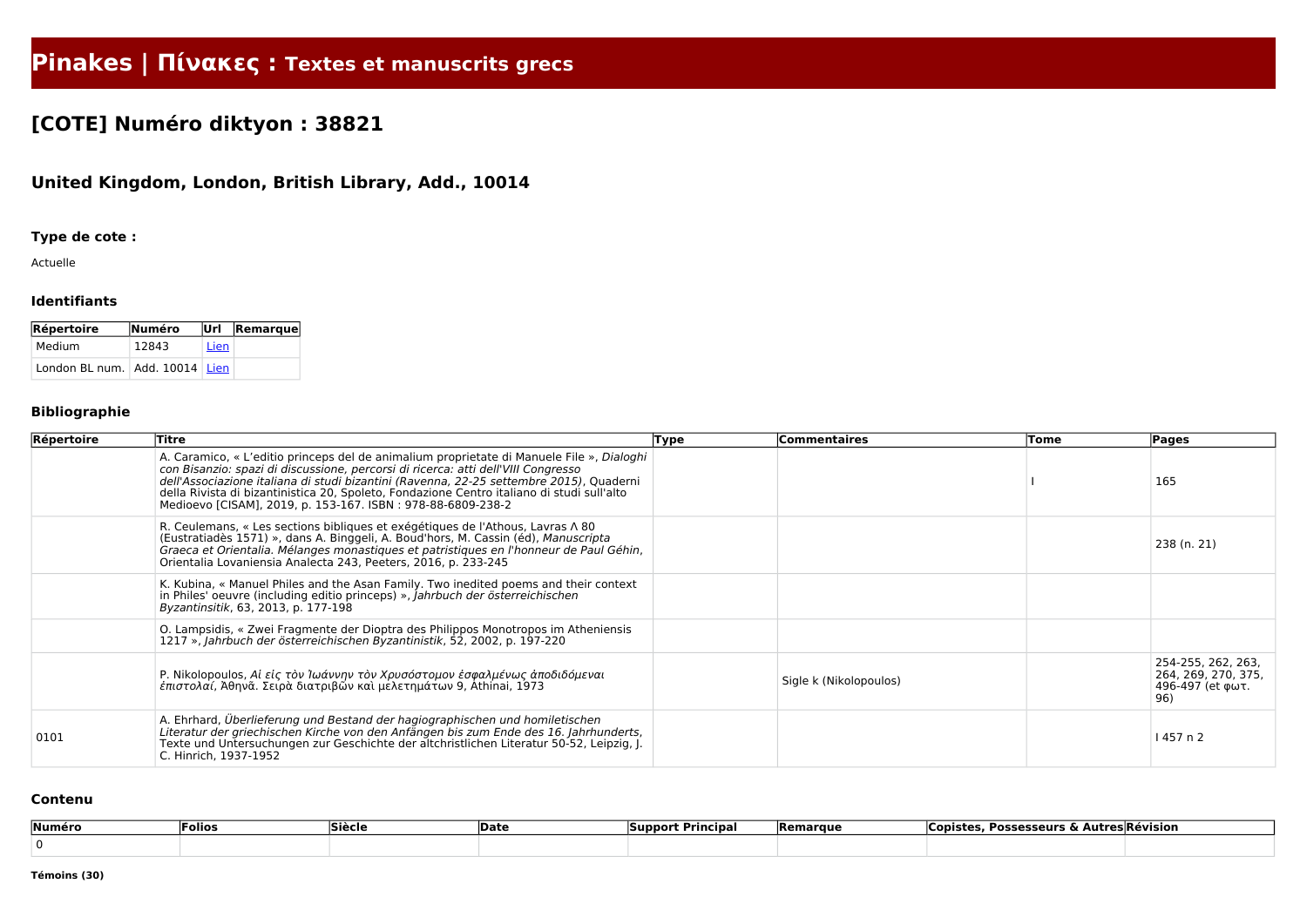| Folios                     | Auteur                            | <b>Oeuvre</b>                                                                 | Identifiant                                                    | Recension<br>ou partie | <b>BHG</b> | Date Lit. | Siècle  | Date | Commentaire                                                                                                                         | Contenu                                                             | Rev.           | <b>Biblio.</b>       |
|----------------------------|-----------------------------------|-------------------------------------------------------------------------------|----------------------------------------------------------------|------------------------|------------|-----------|---------|------|-------------------------------------------------------------------------------------------------------------------------------------|---------------------------------------------------------------------|----------------|----------------------|
|                            | Iohannes<br>Damascenus            | Opera                                                                         |                                                                |                        |            |           | $15-16$ |      |                                                                                                                                     |                                                                     |                |                      |
|                            | Macarius/Symeon Opera<br>(pseudo) |                                                                               |                                                                |                        |            |           | 15-16   |      |                                                                                                                                     |                                                                     |                |                      |
|                            | Iohannes<br>Chrysostomus          | Opera                                                                         |                                                                |                        |            |           | 15-16   |      |                                                                                                                                     |                                                                     |                |                      |
| $001 - 294*$               | Iohannes<br>Damascenus            | Opera                                                                         |                                                                |                        |            |           | 16      |      |                                                                                                                                     |                                                                     |                |                      |
| $001 - 294*$               | Macarius/Symeon Opera<br>(pseudo) |                                                                               |                                                                |                        |            |           | 16      |      |                                                                                                                                     |                                                                     |                |                      |
| 003-15                     | Narrationes<br>animae utiles      | Macarius<br>Alexandrinus<br>mon. saec. IV<br>(S.), Visio de<br>sorte animarum | $\bullet$ CPG 2400<br>$\bullet$ BHG<br>0999w-0999we,<br>0999x  |                        | 0999w      |           | 16      |      |                                                                                                                                     |                                                                     | · Bollandistes |                      |
| 015-23                     | Ephraem<br>Graecus                | De communi<br>resurrectione                                                   | • CPG 3945<br>• BHG 2102y                                      |                        | 2102y      |           | 16      |      | Iohannes<br>Chrysostomus<br>cod.                                                                                                    | Incipit<br>Μηδὲν<br>προτιμησώμεθα<br>πλὴν τῆς<br>άνυποκρίτου άγάπης | · Bollandistes | $\bullet$ R(III)0134 |
| 038-47v                    | Apocrypha                         | Abraham<br>patriarcha,<br>Testamentum<br>Abrahae                              | • CPG 6593<br>$\bullet$ CAVT 088<br>$\bullet$ BHG<br>2001-2002 |                        | 2002       |           | 16      |      |                                                                                                                                     |                                                                     | · Bollandistes |                      |
| $ 114-115 $<br>$117v-142v$ | Iohannes<br>Chrysostomus          | Epistulae 1-242                                                               | • CPG 4405                                                     |                        |            |           | 16      |      | Epistulae 18-19,<br>35, 37-65, 118,<br>121, 127,<br>130-131, 135,<br>143, 174-176,<br>178-180, 199,<br>207, 233-234;<br>cum lacunis |                                                                     |                | $\bullet$ R(III)0134 |
| 115-117 <sub>v</sub>       | Iohannes<br>Chrysostomus          | Epistula ad<br>episcopos,<br>presbyteros et<br>diaconos                       | $\bullet$ CPG 4404                                             |                        |            |           | 16      |      |                                                                                                                                     |                                                                     |                | $\bullet$ R(III)0134 |
| $126r-v$                   | Iohannes<br>Chrysostomus          | Epistulae 1-242                                                               | • CPG 4405                                                     |                        |            |           | 16      |      | Ep. 175                                                                                                                             | Incipit<br>Άλλὰ καὶ συνεχῶς<br>ἵδρωσεν                              | $\bullet$ IRHT |                      |
| 143-148v                   | Apocrypha                         | Thomas ap. (S.),<br>Acta                                                      | ● CANT 245.II<br>$\bullet$ BHG<br>1800-1831z                   |                        | 1800-1807  |           | 16      |      |                                                                                                                                     |                                                                     | · Bollandistes |                      |
| 201-216                    | <b>Manuel Philes</b>              | De animalium<br>proprietate                                                   |                                                                |                        |            |           | 15      |      |                                                                                                                                     |                                                                     |                |                      |
| 216v                       | Constantinus<br>Manasses          | Compendium<br>chronicum                                                       |                                                                |                        |            |           | 15      |      | Excerpta                                                                                                                            |                                                                     |                | · Hörandner,<br>1974 |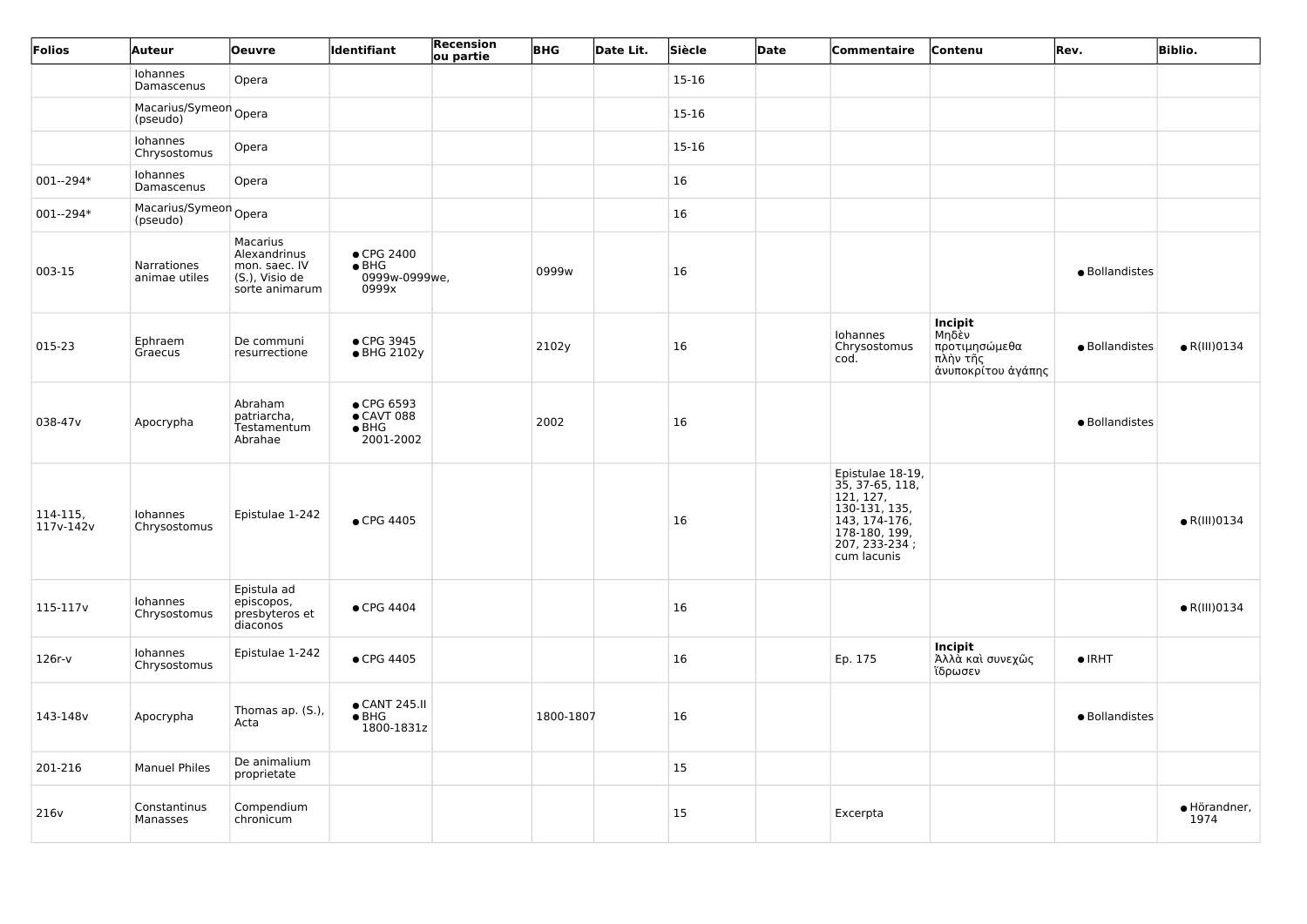| Folios           | Auteur                 | <b>Oeuvre</b>                                                                                      | <b>Identifiant</b>                                      | Recension<br>ou partie | <b>BHG</b> | Date Lit. | Siècle        | Date | Commentaire   | Contenu | Rev. | <b>Biblio.</b> |
|------------------|------------------------|----------------------------------------------------------------------------------------------------|---------------------------------------------------------|------------------------|------------|-----------|---------------|------|---------------|---------|------|----------------|
| 217-219v         | Theodorus<br>Prodromus | Carmen LIX. Ad<br>Bareum qui ipsi<br>haereticam<br>notam inurebat                                  | · Hörandner<br>$059$<br>• TLG<br>2721.004               |                        |            |           | <sup>15</sup> |      |               |         |      |                |
| 219 <sub>v</sub> | Theodorus<br>Prodromus | Carmen LXXII.<br>Ad Theodorum<br>Stypiotem<br>praefectum<br>caniclio epistula                      | $\bullet$ Hörandner<br>072<br>$\bullet$ TLG<br>2721.004 |                        |            |           | 15            |      |               |         |      |                |
| 220              | Theodorus<br>Prodromus | Carmen LX (a,<br>b). Epitaphium<br>in Georgium<br>Botaniatem                                       | · Hörandner<br>060<br>$\bullet$ TLG<br>2721.004         |                        |            |           |               |      |               |         |      |                |
| $220r-v$         | Theodorus<br>Prodromus | Carmen LXIV (a,<br>b). Epitaphium<br>in Constantinum<br>Camytzem                                   | • Hörandner<br>064<br>$\bullet$ TLG<br>2721.004         |                        |            |           | <b>15</b>     |      | Pars b tantum |         |      |                |
| 220v             | Theodorus<br>Prodromus | Carmen XXXIV.<br>Gratulatio ad<br>Deiparam ex<br>Irena uxore<br>Manuelis<br>Comneni<br>imperatoris | • Hörandner<br>034<br>$\bullet$ TLG<br>2721.004         |                        |            |           | <sup>15</sup> |      |               |         |      |                |
| 220 <sub>v</sub> | Theodorus<br>Prodromus | Carmen LVII. In<br>imaginem<br>Deiparae                                                            | • Hörandner<br>057<br>$\bullet$ TLG<br>2721.004         |                        |            |           | 15            |      |               |         |      |                |
| 220v-221         | Theodorus<br>Prodromus | Carmen L.<br>Epitaphium in<br>Stephanum<br>Contostephanum<br>ex parte uxoris                       | · Hörandner<br>050<br>$\bullet$ TLG<br>2721.004         |                        |            |           | <b>15</b>     |      |               |         |      |                |
| 223v             | Theodorus<br>Prodromus | Carmen VII.<br>Epitaphium in<br>Irenem<br>Comnenam<br>imperatricem<br>ex parte<br>defunctae        | • Hörandner<br>007<br>$\bullet$ TLG<br>2721.004         |                        |            |           | <b>15</b>     |      |               |         |      |                |
| 223v-224         | Theodorus<br>Prodromus | Carmen XXIII. In<br>obitum filiorum<br>Isaacii<br>sebastocratoris<br>ut ex parte<br>imperatoris    | • Hörandner<br>023<br>$\bullet$ TLG<br>2721.004         |                        |            |           | <b>15</b>     |      |               |         |      |                |